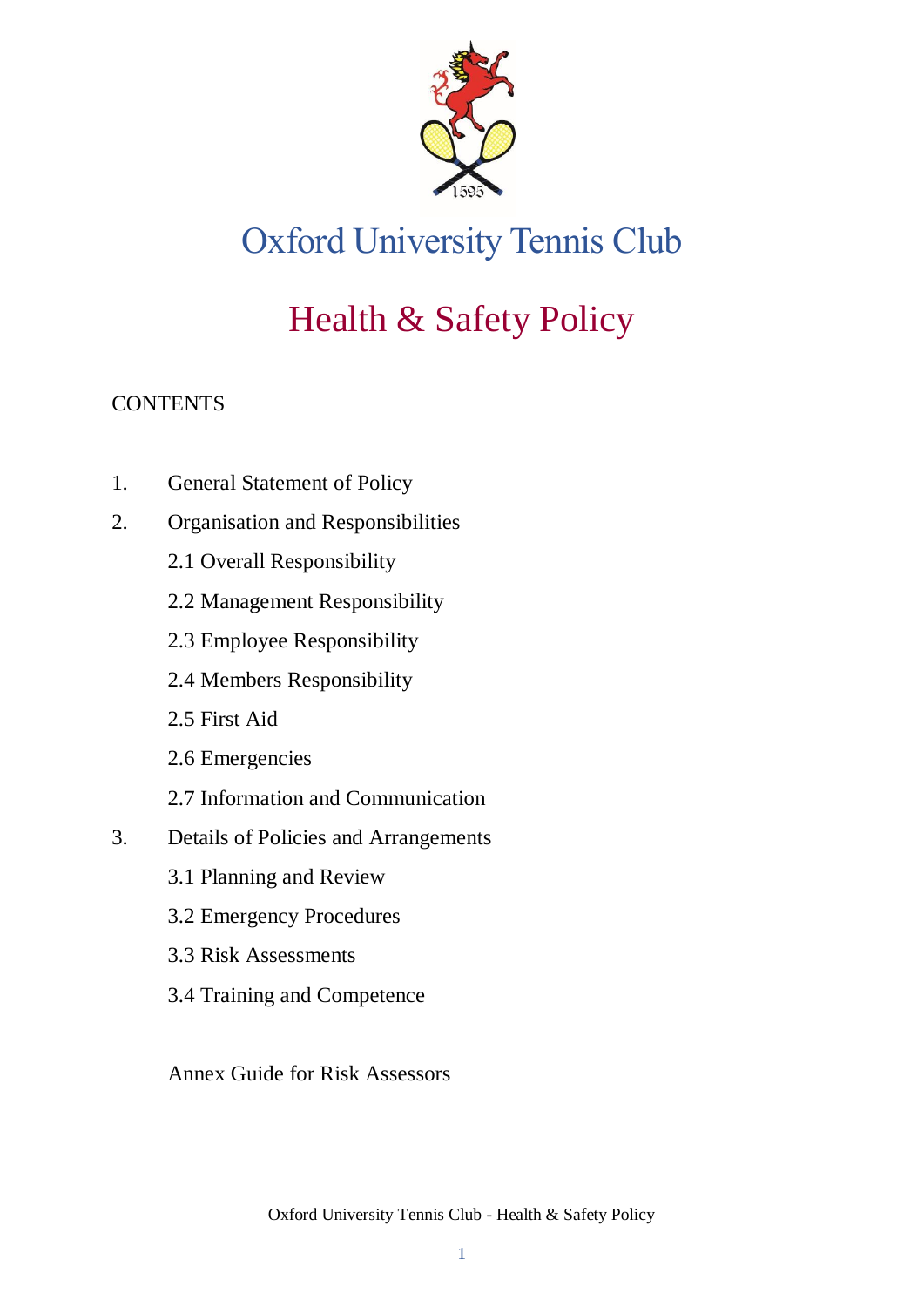# **1. General Statement of Policy**

It is the duty of the Oxford University Tennis Club (the Club) Committee to ensure, as far as reasonably practicable, the health, safety and welfare of employees, volunteers, members and their guests whilst they are present at the club, in compliance with all relevant Club rules and legal requirements.

Employees, volunteers, members and guests have a duty to take reasonable care of their own safety and that of other persons who may be affected by their actions or omissions whilst they are at the Club or at one of its events. Members of the Club must exercise full control and supervision over any children.

Each employee and volunteer will be given such information and instruction as is necessary to enable the safe performance of activities.

It is the duty of the Committee to ensure that all processes and systems are designed to take account of health and safety and are properly supervised at all times.

Adequate facilities and arrangements will be maintained to enable employees, members and guests to raise issues of health and safety.

Competent people will be appointed to assist management in meeting the Club's statutory duties including specialists from outside the Club.

Every employee and volunteer must co-operate with the committee to enable compliance with all statutory duties. The successful implementation of this policy requires total commitment from everybody. Full details of the organisation and arrangements for health and safety are set out in parts 2 & 3 of this document.

This policy will be regularly monitored at committee meetings to ensure that the objectives are achieved. It will be reviewed and, if necessary, revised in the light of legislative or organisational changes.

Specific areas of risk are generically identified as contact with a high velocity ball especially on court or around the viewing areas. It is essential that players closely adhere to any instruction given to them by a marker or referee nominated to their match. The Club will not accept any liability for any injury caused by the players' prerogative not to wear eye protection or neglect to follow such instructions. The Club's Committee is responsible for ensuring the safety of spectators to the best of their ability, which includes keeping spectators away from netting and displaying suitable signs in the viewing area. All guests should be briefed by their hosts when taking up the game or having a one-off hit as to the inherent dangerous nature of the sport from contact with the ball.

The Club and the games' governing body, the Tennis and Rackets Association hold a current public liability insurance policy to mitigate against any unforeseen event not covered elsewhere within this policy.

Signed:  $\bigcap_{a}^{\bullet}$  and  $\left\{\ldots\right\}/\hspace{-2.1cm}\downarrow$  Date: 28<sup>th</sup> August 2017

Club Chairman

Oxford University Tennis Club - Health & Safety Policy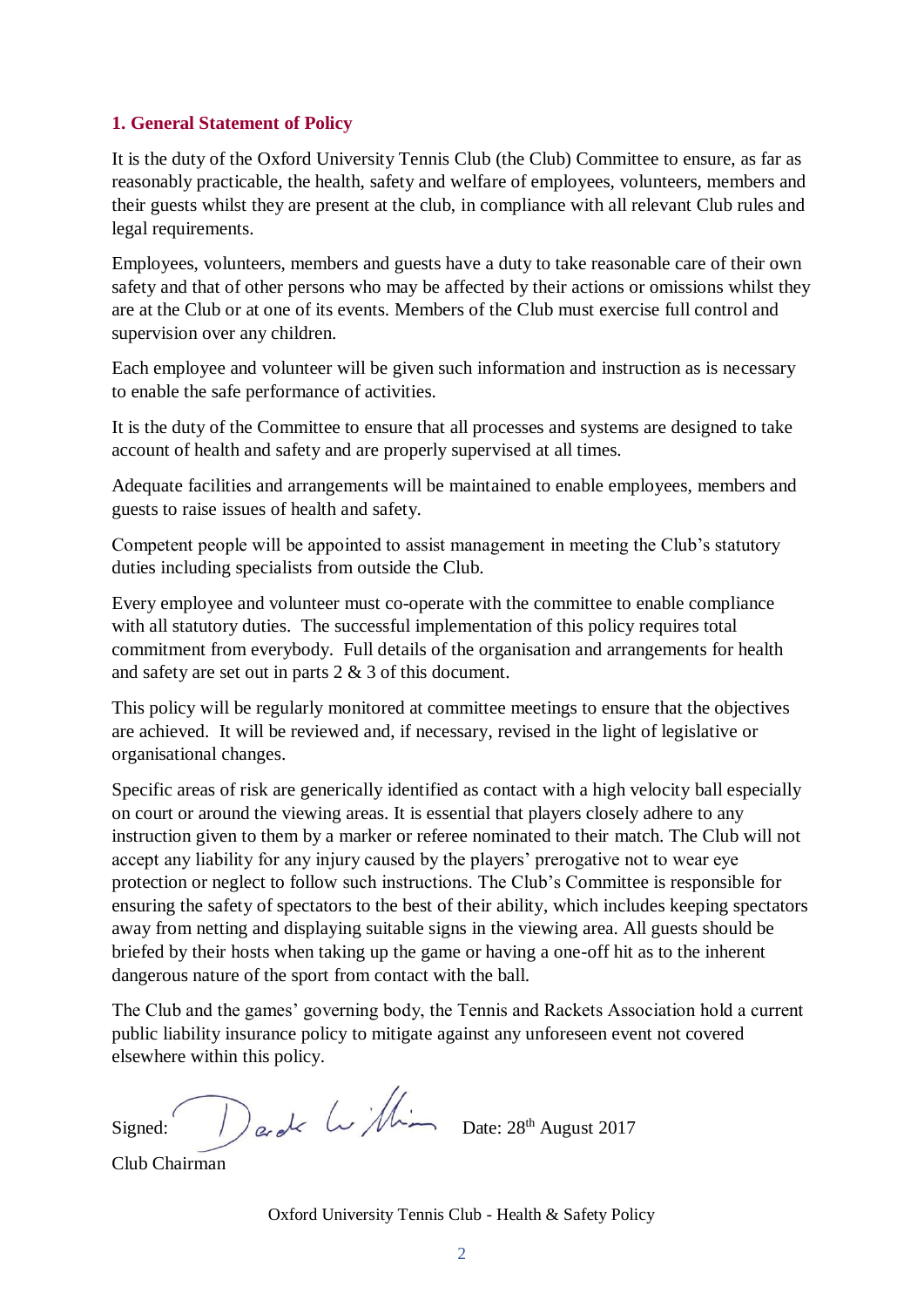# **2. Organisation and Responsibilities**

# 2.1 Overall Responsibility

The Club Committee is ultimately responsible for all matters including those regarding health and safety.

# 2.2 Organisational Responsibility

The Club Committee is responsible for ensuring that the safety policy is implemented within their own particular areas of responsibility. Organisers of club and other tournaments should address areas of risk, in association with the club professional, to ensure that safe conditions are maintained. Where risks are identified the event organiser and club professional must ensure that these are rectified, so far as is reasonably practicable.

The committee is responsible for the following:

- ensuring that members and guests are aware of safety procedures
- ensuring that all its premises fixtures and fittings are maintained in good repair and safe working order
- establishing that all equipment used are suitable for the task and are kept in good working condition, this includes the regular servicing and maintenance
- providing adequate training, information, instruction and supervision to ensure that events are conducted safely
- taking immediate and appropriate steps to investigate and rectify any risks to health and safety arising
- bringing to the prompt attention of the club's management any health and safety issue that requires their attention
- ensuring that all accidents and "near misses" are properly recorded and reported and that an investigation is carried out to determine causal factors
- maintaining safe access and egress to the club building at all times

Close liaison must be established between the Club and any event organiser whether tennis or non-tennis oriented in dealing with particular areas of any specific health and safety issues.

# 2.3 Employee and Volunteer Responsibility

All Club employees and volunteers must:

- take reasonable care for their own health and safety
- consider the safety of other persons who may be affected by their acts or omissions
- operate in accordance with information provided

Oxford University Tennis Club - Health & Safety Policy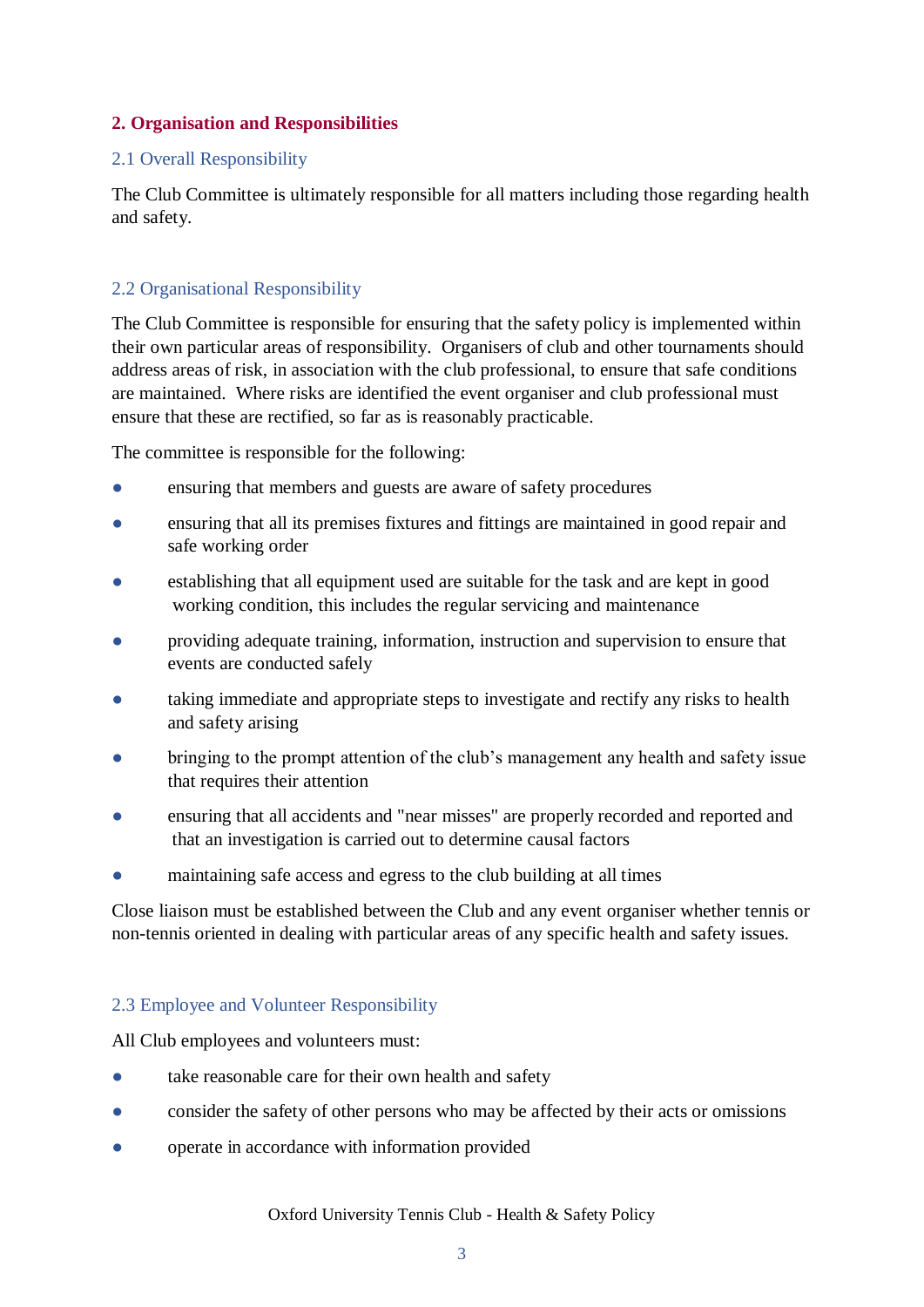- refrain from intentionally misusing or recklessly interfering with anything that has been provided for health and safety reasons
- report any hazardous defects in premises and equipment, or shortcomings in the existing safety arrangements, to a committee member without delay
- not undertake any task for which authorisation has not been given

# 2.4 Members Responsibilities

All members must:

- take reasonable care for their own health and safety and comply with all safety procedures advertised by the Club
- consider the safety of other persons who may be affected by their acts or omissions
- ensure that any guests or visitors they invite on to the host club's premises are made aware of their responsibilities towards health and safety
- exercise full control and supervision for any children
- refrain from intentionally misusing or recklessly interfering with anything that has been provided for health and safety reasons
- report any hazards or potential hazards in premises and equipment, or shortcomings in the existing safety arrangements, to a committee member without delay
- not undertake any activity for which authorisation has not been given

# 2.5 First Aid

The Club should maintain suitable numbers of first aid personnel to deal with minor accidents and emergencies in at events. The Committee will ensure the professionals are fully trained in First Aid by recognised providers in accordance with statutory requirements. Identities of first aiders will be displayed in the dedans and beside the court.

The Club has provided a defibrillator located by the court.

#### 2.6 Emergency Procedures

Signage will give details of emergency procedures designed to deal with imminent danger and to allow employees, members and guests to move to a place of safety.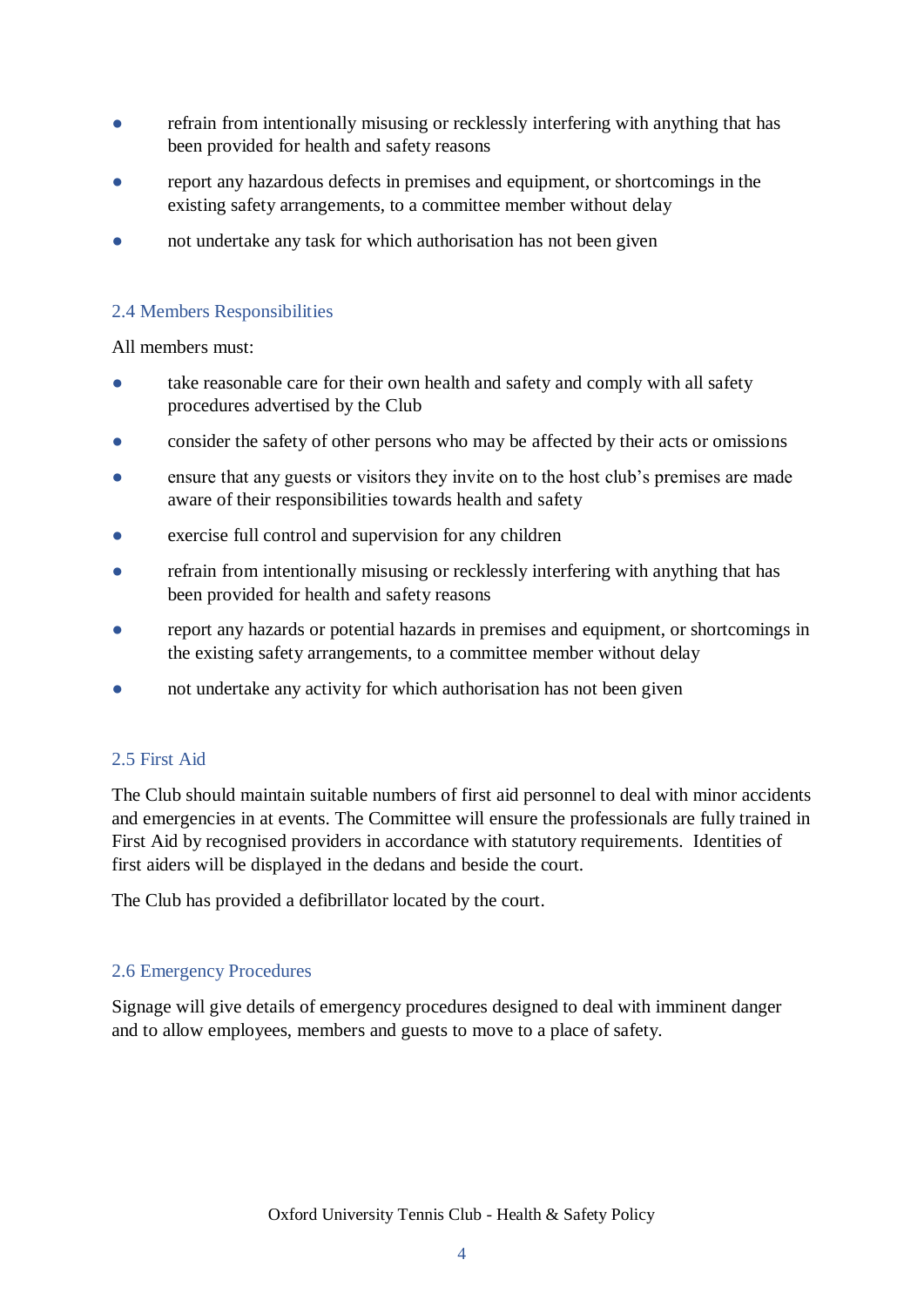# 2.7 Information and Communication

The committee will be responsible for the dissemination of relevant information regarding health, safety and welfare to all members and any guests.

Matters arising in connection with health and safety will be discussed at committee meetings, as a standing agenda item. A formal review of Health and Safety matters will be conducted on a regular basis.

# **3. Details of Policies and Arrangements**

# 3.1 Planning and Review

# *Planning*

In order to ensure regular attention to Health and Safety, the Club will appoint a Compliance Officer. It shall be his/her responsibility to complete an activity plan, plan for regular inspections, test emergency procedures, review risk assessments and ensure competences and training are maintained.

#### *Review*

The Compliance Officer is responsible for ensuring planned activities are carried out on time and must report status to the club management.

A review will be conducted regularly and changes implemented as required.

# 3.2 Emergency Procedures

#### 3.2.1 Fire Emergency

#### *Awareness*

Everybody who visits the court must be aware of what to do in an emergency, what will happen during the emergency and who will take critical actions and decisions.

Signs showing exit routes, exits, location of equipment and location of assembly points will be prominently placed and well maintained.

Professionals and committee members present during an emergency are to ensure that club members and any visitors respond promptly.

#### *Extinguishers*

Extinguishers are located around the Club. Red portable extinguishers which contain water should not be used on electrical fires or flammable materials.

Professionals and cleaners are to ensure that Fire extinguishers are not to be used as door props.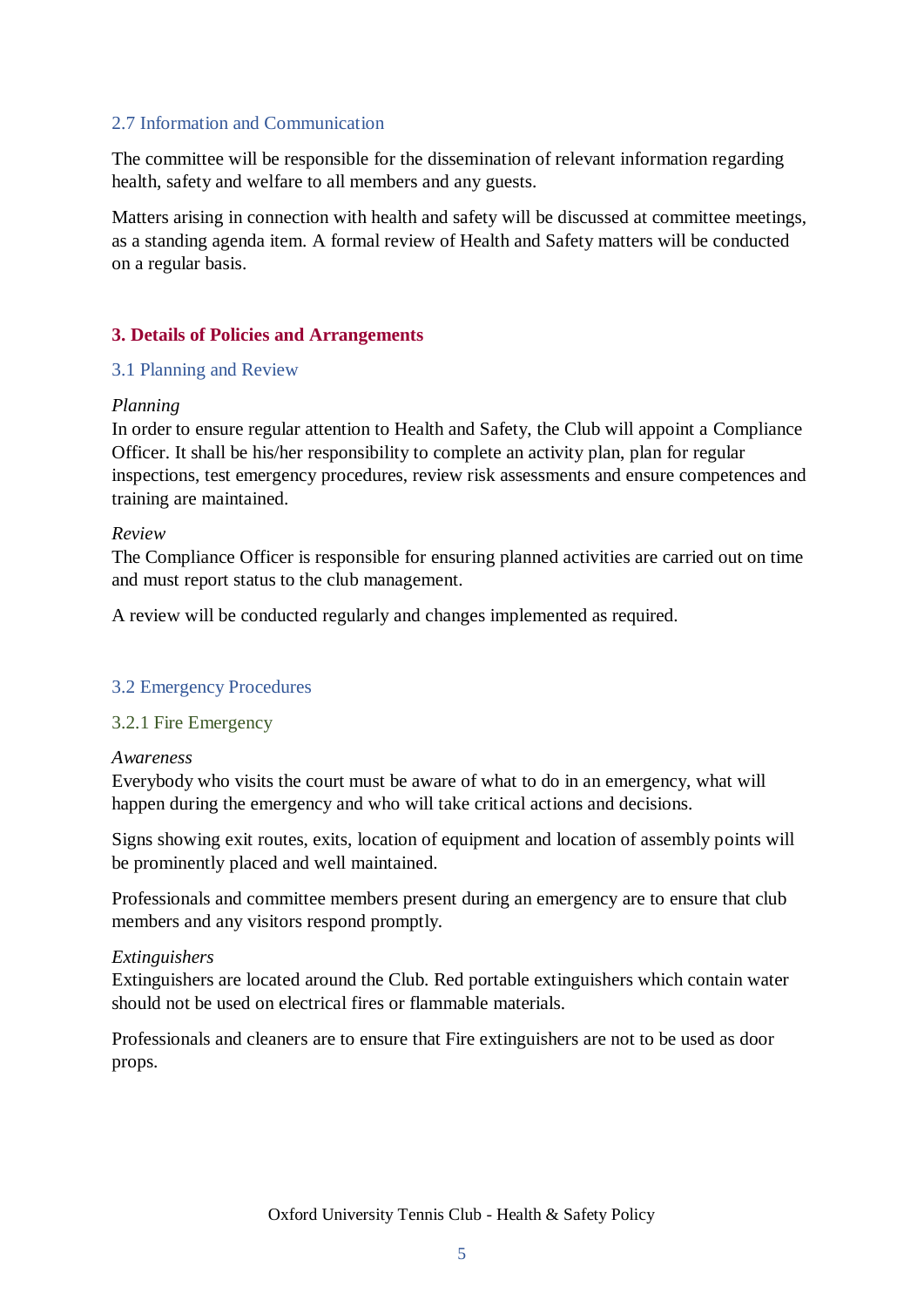# *Fire Procedure*

In the event of discovering a fire, break the nearest fire call point glass (usually located at exits on fire escape routes). This will initiate the fire alarm to evacuate the building. From a safe place, call the Fire Brigade.

On hearing the continuous fire alarm, those present in the building are to leave the building immediately by the nearest fire exit; professionals and committee members to check that members and visitors have left the area. Areas such as toilets, changing rooms and isolated areas are to be checked by them provided it is safe to do so. Doors and windows to be closed if there is time.

If the nearest exit route is blocked by smoke, those present are to leave by the alternative route. There are exits at either end of the building. Proceed to the fire assembly point which is on Merton Street to the right of the main entrance. Professionals/Committee members to ensure that members of the club and others who have evacuated do not cause an obstruction to the incoming fire brigade. Special consideration must be given to the evacuation and marshalling of children.

Professionals and committee members to account for occupants of the building at the assembly point after an evacuation to assist the Emergency Services with decisions about entering parts of the building which may be hazardous.

At the assembly point, the person in charge must check that all persons known to be on the premises are accounted for. The person in charge of the assembly point must be informed if someone is suspected as still inside the building. Remain at the assembly point and await instruction. Be prepared to move to another assembly point if instructed.

# *Maintenance and Testing*

Fire exits to be maintained at all times and will never be blocked. Fire doors not be wedged open.

Emergency facilities to be checked during routine inspections, e.g. escape routes unobstructed, fire extinguishers, fire notices current. Club Compliance Officer to inspect regulary.

Detection systems and alarms should be tested on a regular basis.

Fire Risk Assessment A fire risk assessment to be carried out and be reviewed periodically under auspices of the Club Compliance Officer.

# 3.2.2 First Aid and Accident Reporting

# *First Aid*

The Club Committee is to maintain suitable numbers of first-aiders to provide first-aid treatment. First-aiders will be trained and qualified in accordance with statutory requirements. The identities of first-aiders will be displayed on club notice boards.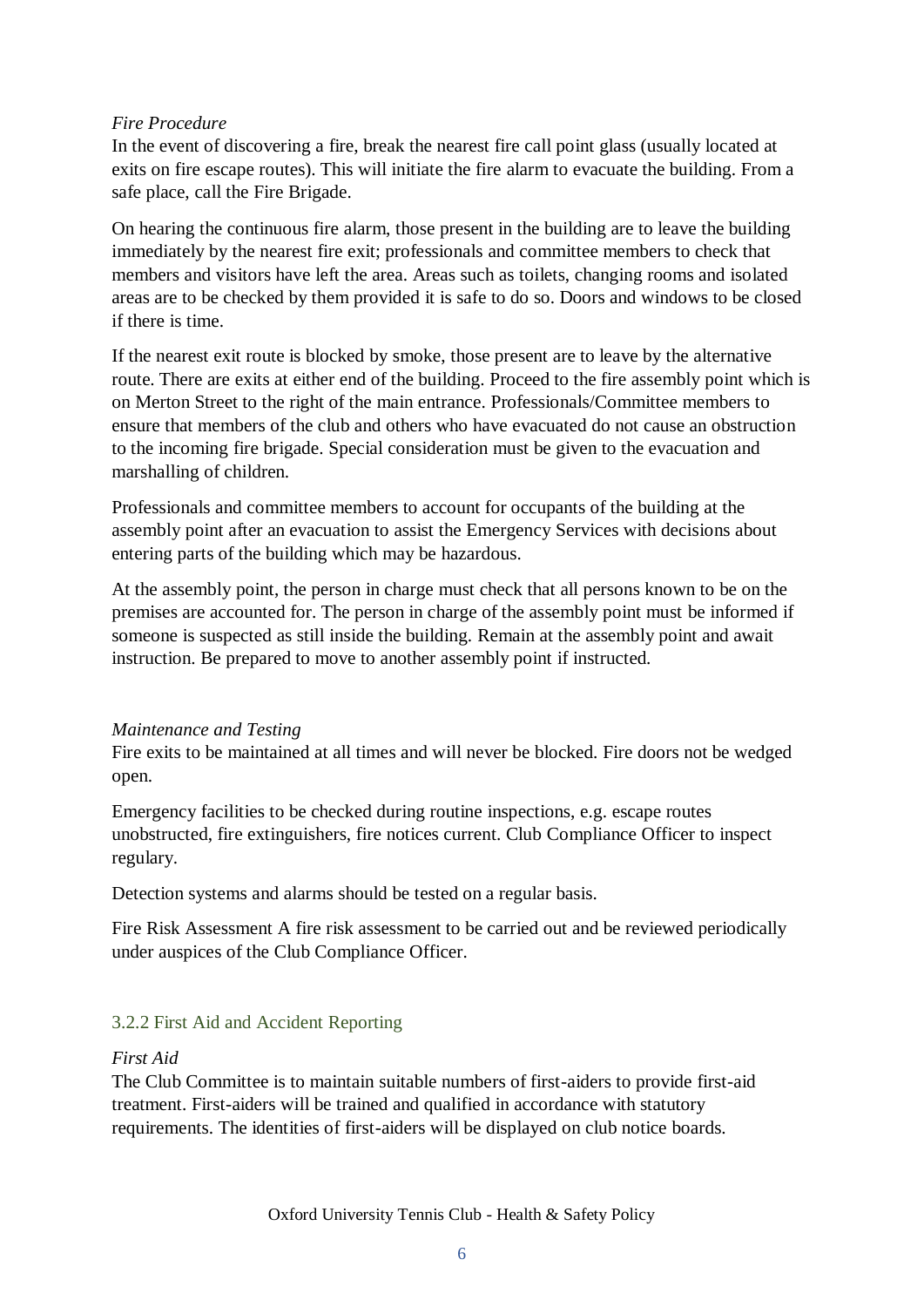# *First Aid Kit*

A first-aid kit and an inventory of supplies that must always be in the kit is kept available at all times in the corridor leading to the court entrance underneath First Gallery.

# *Accident Reporting*

All accidents and near-misses that could have resulted in injury to be entered in the accident book which is kept in the Club Room to the left of the bar. Professionals and the Club Compliance Officer are responsible for reminding those who are injured to make an entry in the book or assist with the entry.

# *Review*

The causes of accidents must be reviewed at the time they occur and must be removed if reasonably practicable to do so. This review must be undertaken by the Club Compliance Officer who must be informed by witnesses if he/she was not present. He/she must also review accidents, monitor trends and make appropriate recommendations.

# 3.3 Risk Assessment

In 1992, the Management of Health and Safety at Work Regulations required that 'every employer shall make a suitable and sufficient assessment of the risks, to the health and safety of his employees, to which they are exposed whilst at work, and of the risks to the health and safety of persons not in his employment arising out of, or in connection with, the conduct by him of his undertaking, for the purpose of identifying the measures he needs to take to comply with the relevant statutory provisions.'

All significant risks arising from the work are to be formally identified and measures which need to be taken to comply with the relevant statutory provisions (manage the risks to an acceptably safe level) must be identified.

The Risk Assessment which is fundamental to ensuring good Health and Safety standards, both for club employees and for anyone else using, working in or visiting the club is carried out regularly by the Club Compliance Officer. The objective is to identify those hazards which are reasonably identifiable, to evaluate the risk they present and implement preventive and protective measures to reduce the risk to a reasonable and practicable level. The objective is not to reduce the level of risk to zero, this is possible but not practicable due to costs that are likely to be involved.

# 3.4 Training and Competence

It is essential that all staff have sufficient training to ensure that Health and Safety risks are reduced to an acceptable level. This is to be monitored by the Club Compliance Officer.